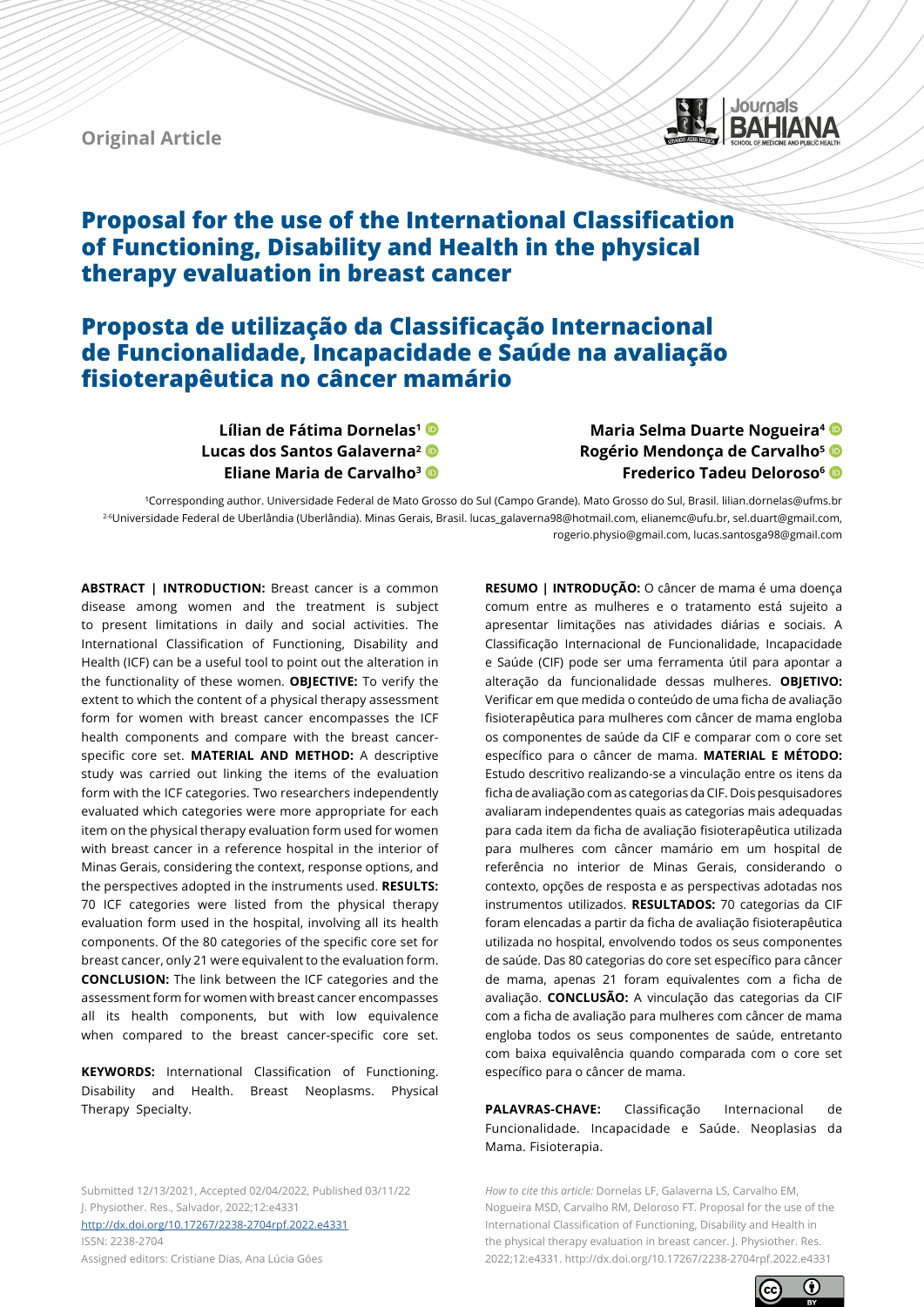## **Introduction**

In Brazil and worldwide, breast cancer is a common disease among women, being considered the second cause of death in this population. $1$  The treatment can be local or systemic and women are subject to present complications such as lymphedema, painful syndromes, peripheral nerve damage and limitation of range of motion of the upper limb, as well as limitation in daily activities. $23$  $23$ 

The International Classification of Functioning, Disability and Health (ICF) defines functioning as the human experience of the dynamic interaction of positive aspects between health status, body structure and function, activity, participation and contextual factors.[1](#page-5-0) The ICF can be used from both qualitative and quantitative perspectives. As for the qualitative aspect, it involves the understanding of the interaction between health components and, as far as classification is concerned, the use of categories. $4.5$  $4.5$ 

In Brazil, its use, although little used in clinical practice by health professionals, has been gaining familiarity, especially when strategies are proposed to stimulate its practice, such as the core sets. Core sets are brief lists that group the main categories related to health conditions.[4](#page-6-1) Among the various core sets created, there is a specific one for breast cancer that covers 80 categories, 26 referring to body functions, 9 to body structure, 22 to activities and participation, and 23 to environmental factors. As to whether to use the core sets, there is a counterpoint among ICF scholars, in which, on the one hand, there is a greater dissemination for "facilitating" the use, but on the other hand, it regresses within the biopsychosocial approach, for reflecting in the core sets, categories related to the health condition. $5$ 

Another way to approach the reality of the health services that already present evaluations according to their mission and values is to use the linking rules method, which consists of the conversion of the information obtained by the evaluation (anamnesis, collection of personal data, physical examination, and

application of multidimensional instruments) into the alphanumeric system of the ICF.<sup>6,[7](#page-6-4)</sup> The methodology offers the possibility of knowing which domains of the biopsychosocial model are present in the outcome evaluation instruments. In addition, it brings to health professionals, managers, and researchers the ability to effectively elucidate which specific domains of functionality are present in the assessment protocols and to propose the complementation with other outcome measures of the biopsychosocial model.<sup>[8](#page-6-5),2</sup>

Thus, the present study aims to estimate to what extent the content of a physical therapy evaluation form used for women with breast cancer encompasses the ICF health components and to compare it with the specific core set for breast cancer.

## **Material and Methods**

This is a descriptive study, carried out with the linking rule between the ICF and the items of a physical therapy evaluation form used for women with breast cancer in a reference hospital in the interior of Coroatá - MA. The assessment form contains sociodemographic data (age, sex, profession, marital status, education, work situation at the moment and workload, habits and addictions, medications in use, vital data such as blood pressure, heart rate, weight, height, body mass index), about the breast (lump, location, specific tests, biopsy, family history), about the surgery (breast location, radiotherapy, chemotherapy, hormone therapy, associated complications, nerve involvement, scar aspect, skin sensitivity). In addition, instruments are included:

**1. Disabilities of Arm, Shoulder and Hand Questionnaire (DASH):** composed of 30 selfapplied questions about the degree of difficulty in the performance of daily and social activities, having as reference the week before the evaluation. The scale is punctual and follows the evolution, without score distinction, and infers that a high score indicates great dysfunction.<sup>[10](#page-6-7)</sup>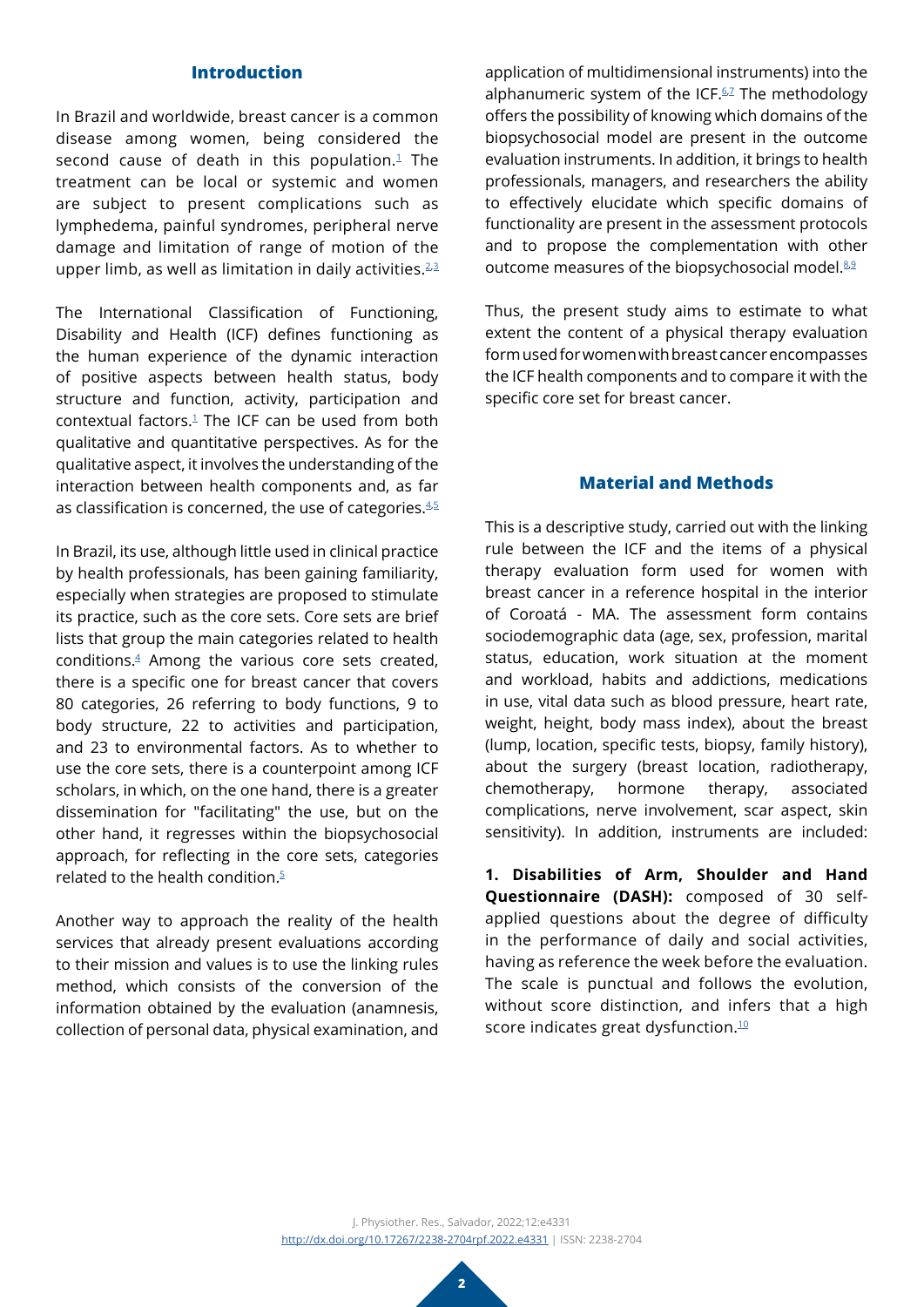**2. Quality of life questionnaires EORTC QLQ-30 and EORTC QLQ-BR 23:** composed of 53 questions that include information about cancer-specific symptoms; side effects of treatment; psychological status; physical functioning; personal interaction; and overall health. The higher the value, the higher the quality of life, without specific categorization<sup>11</sup>, being punctual, following the evolution of the individual.

**3. Rosenberg Self-Esteem Scale (RAS):** consists of 10 multiple choice questions referring to positive selfimage and self-depreciation. Global self-esteem is classified as high with a score above 31 points, medium between 21 and 30 points, and low with scores below 20 points.<sup>12</sup>

**4. Biophotogrammetry:** measurements of range of motion (ROM) of the movements of shoulder extension, flexion, and abduction, and elbow flexion through the analysis of movements by photographing specific anatomical points (acromion, medial and lateral epicondyles of the number, ulnar and radius styloid process, center of the wrist) and standardized in the Kinovea® software Version 0.8.15, year 2014.[13](#page-6-10)

**5. Perimetry:** measurement of the upper limb performed bilaterally every 5 centimeters starting at the wrist crease, at 8 points marked ascending. Information about the evaluation form (availability for use in other sites), please contact the main author. The ICF is a classification of the functioning and of the states related to health, presenting units of classification (the categories) in the domains. This classification features two parts and each of them presents two components. Part one was addressed in the current study, called "Functioning and Disability", which presents the following components: "Functions (b) and Structures (s) of the Body" and "Activities and Participation (d)", for being the components that relate to the items of the physical therapy assessment form for women with breast cancer. Part two concerns the contextual factors (environmental and personal ones).<sup>[1](#page-5-0)</sup> This classification features an alphanumeric system, being the components represented by small letters and the categories represented by numbers. The category becomes meaningful with the presence of the qualifiers at the end, being represented by numbers after a "separator" point. The qualifiers indicate the health problem magnitude[.1](#page-5-0)

The ICF is a classification of functioning and health-related states, presenting classification units (the categories) within domains. This classification has two parts, and each part has two components. Part one, called "Functionality and Disability", was approached in the present study, presenting the following components: "Functions (b) and Structures (s) of the Body" and "Activities and Participation (d)", for being the components that relate to the items of the physiotherapeutic evaluation form for women with breast cancer. Part two refers to contextual factors (environmental and personal).<sup>1</sup> This classification presents an alphanumeric system, with the components represented by lowercase letters and the categories represented by numbers. The category becomes meaningful with the presence of qualifiers at the end, which are represented by numbers after a "separator" dot. The qualifiers indicate the magnitude of the health problem. $1$ 

The connection of the ICF categories with the items of the physical therapy assessment form for women with breast cancer was carried out following the rules recommended by Cieza et al.[14,](#page-6-11) using the version of the instrument validated in Portuguese. Two researchers had experience in the practical use of the assessment form and were previously calibrated for the use of the ICF. Next, these researchers independently (blind) connected the items of the assessment form with the ICF categories. Then the categories were confronted, and those items in which there were divergences, a third researcher was invited with the purpose of deciding which category was more adequate.

When analyzing the instruments from the ICF perspective, the health component "body function" was considered in the instruments EORTC QLQ-30 and EORTC QLQ-BR 23, DASH, EAR and in the biophotometry; "body structure" was considered in the information from the medical history form and in the perimetry; "activity/participation" in the instruments EORTC QLQ-30, EORTC QLQ-BR 23, DASH and EAR; while "environmental factors" were considered in the medical history form.

The linking process was organized in a Microsoft Excel 2007 spreadsheet. Subsequently, the ICF categories listed were compared with the core set for breast cancer, verifying the common categories as well as the divergent ones, in order to calculate the frequencies by means of percentages.

> J. Physiother. Res., Salvador, 2022;12:e4331 [http://dx.doi.org/](http://dx.doi.org/10.17267/2238-2704rpf.2022.e3474)10.17267/2238-2704rpf.2022.e4331 | ISSN: 2238-2704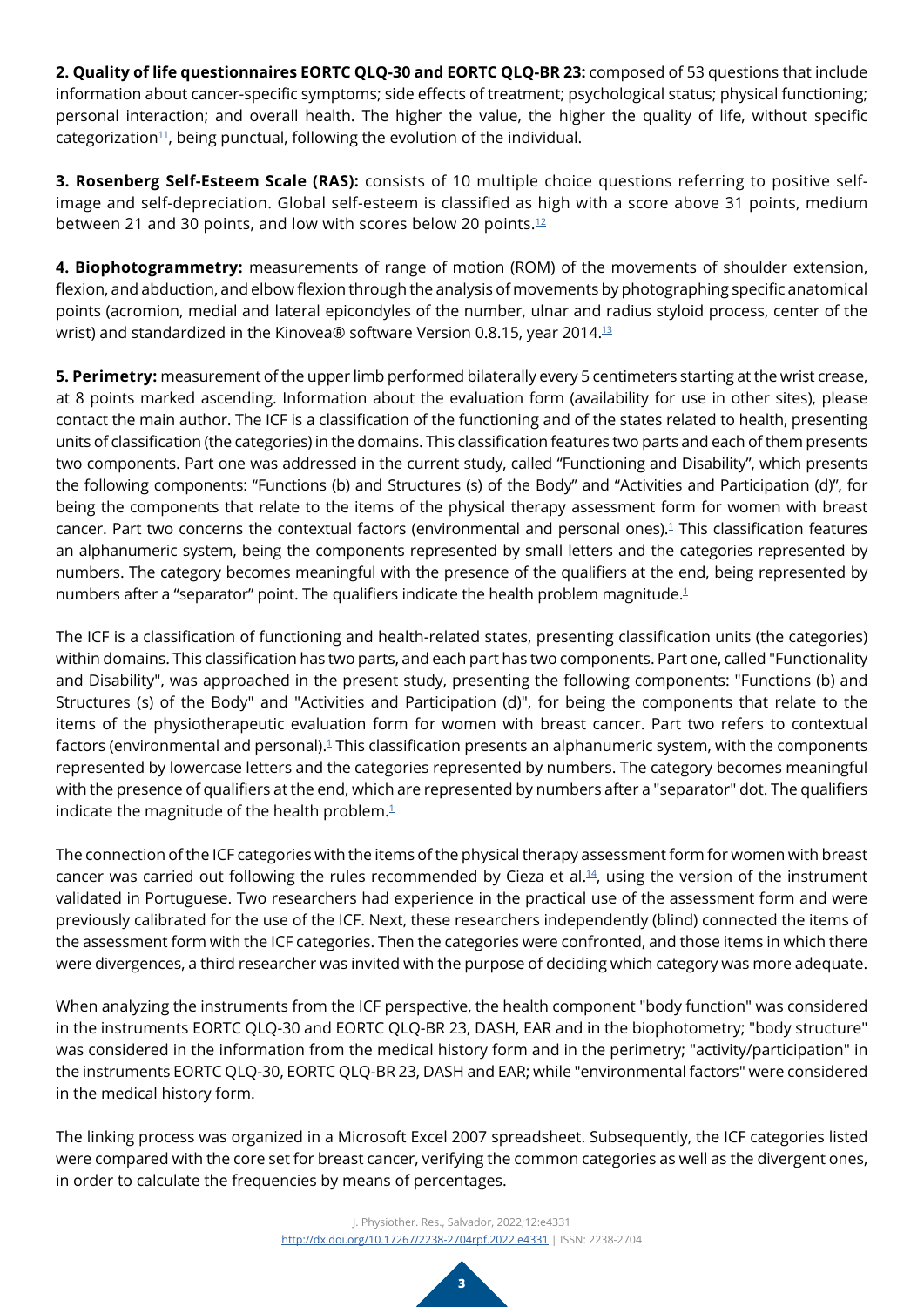### **Results**

The results of the content linked to the instruments are described in Table 1. Seventy ICF categories were listed from the physiotherapeutic evaluation form used in the hospital, being 31 of activity and participation, 30 related to body function, seven to body structures and two to environmental factors.

|              | <b>STUDY</b> | <b>BODY FUNCTION</b>                       |
|--------------|--------------|--------------------------------------------|
| b11420       |              | Orientation concerning oneself             |
| b1263        |              | Mental stability                           |
| b1267        |              | Reliability                                |
| b1300        |              | Energy level                               |
| b134         |              | Sleep functions                            |
| b1400        |              | Attention maintenance                      |
| b1441        |              | Long term memory                           |
| b1800        |              | Personal experience                        |
| b1801        |              | Body image                                 |
| b250         |              | <b>Taste function</b>                      |
| b265         |              | <b>Tactile function</b>                    |
| b280         |              | Pain sensation                             |
| b2801        |              | Localized pain, specified                  |
| b28010       |              | Pain in the head or neck                   |
| b28014       |              | Pain in the upper limb                     |
| b440         |              | Respiratory functions                      |
| b5104        |              | Salivation                                 |
| b5106        |              | Regurgitation and vomit                    |
| b5250        |              | Feces disposal                             |
| b5253        |              | Faecal continence                          |
| b5350        |              | Nausea sensation                           |
| b640         |              | Sexual functions                           |
| b6401        |              | Functions of the sexual phase              |
| b6406        |              | Functions of the orgasmic phase            |
| b7100        |              | Only one articulation mobility             |
| b7200        |              | <b>Shoulder Mobility</b>                   |
| b730         |              | Functions of the muscle strength           |
| b7300        |              | Isolated muscle strength and muscle groups |
| b740         |              | Functions of muscle endurance              |
| <b>b7800</b> |              | Muscle stiffness sensation                 |
|              | <b>STUDY</b> | <b>BODY STRUCTURE</b>                      |
| s420         |              | Immune system structure                    |
| s6302        |              | Breasts and nipples                        |
| s7201        |              | Shoulder joints                            |
| s73001       |              | Elbow joints                               |
| s73011       |              | Wrist joints                               |
| s8102        |              | Upper limb skin                            |
| s840         |              | Body hair structure                        |
|              | <b>STUDY</b> | ACTIVITY AND PARTICIPATION                 |
| d170         |              | To write                                   |
| d2202        |              | To perform multiple tasks                  |
| d2302        |              | To finish a daily routine                  |
| d2303        |              | To manage one's activity level             |
| d2400        |              | To deal with responsibilities              |
| d2401        |              | To deal with stress                        |
| d4104        |              | To stand up                                |
| d4301        |              | To move hands                              |
| d4451        |              | To push                                    |
| d4452        |              | To reach                                   |
| d4453        |              | To rotate or to twist hands and arms       |
| d470         |              | Transportation use                         |
| d5100        |              | To wash parts of the body                  |
| d5101        |              | To wash all the body                       |
| d5202        |              | To groom one's hair and beard              |
| d5400        |              | To put on clothes                          |
| d550         |              | To eat                                     |
| d5700        |              | To ensure one's physical comfort           |
| d5702        |              | To keep one's health                       |
| d6300        |              | To prepare simple meals                    |
| d640         |              | To do household chores                     |
| d6501        |              | Furniture and house maintenance            |
| d6505        |              | To care for internal and external plants   |

**Table 1.** Categories of the International Classification of Functioning, Disability and Health (ICF) (to be continued)

J. Physiother. Res., Salvador, 2022;12:e4331

[http://dx.doi.org/](http://dx.doi.org/10.17267/2238-2704rpf.2022.e3474)10.17267/2238-2704rpf.2022.e4331 | ISSN: 2238-2704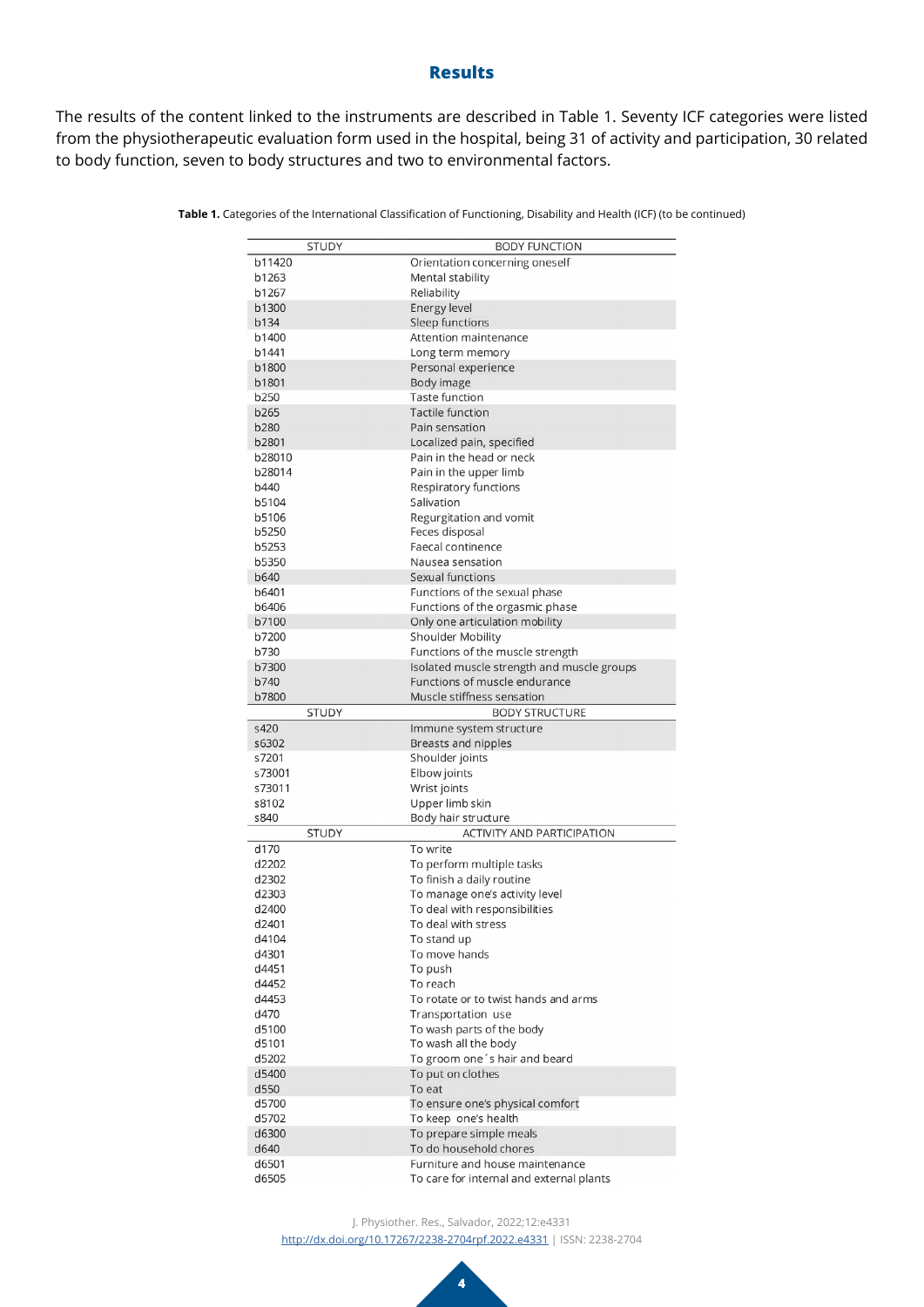**Table 1.** Categories of the International Classification of Functioning, Disability and Health (ICF) (conclusion)

| <b>ACTIVITY AND PARTICIPATION</b>               |
|-------------------------------------------------|
| Basic personal interactions                     |
| Sexual relationships                            |
| Family relationships                            |
| To keep a job                                   |
| Paid labor                                      |
| Personal economic resources                     |
| Socialization                                   |
| Recreation and leisure                          |
| ENVIRONMENTAL FACTORS                           |
| Products or substances for personal consumption |
| Services, systems, and health policies          |
|                                                 |

Note: The highlighted categories are the equivalent ones between the core set and the physical therapy assessment form for women with breast cancer in a referral hospital in the countryside of Minas Gerais.

Twenty-one (30%) categories were equivalent with the breast cancer specific core set. The Body Function component was the one that presented most equivalence (12 out of 26 in the core set), while the environmental factors presented only two out of 23 referred to in the core set.

Of the 48 categories that were verified in the evaluation form and not included in the core set, the components activity and participation (26 categories) were the ones that presented the highest number of surplus categories.

# **Discussion**

The present study aimed at verifying to what extent the content of a physiotherapeutic evaluation form used for women with breast cancer in a reference hospital in the interior of the country encompasses the ICF health components. In this perspective it was evidenced that all health components of the ICF were incorporated into the physical therapy assessment form, corroborating the perspective of examining the individual under the biopsychosocial approach. An assessment based on the ICF conceptual model allows describing the individual about his/her functionality and disability[.15](#page-6-12)

In addition, when comparing the categories listed on the physiotherapeutic evaluation form with the specific core set for breast cancer, it was observed that there is a certain degree of similarity between the quantity of categories (80 categories of the core set and 70 categories on the evaluation form), but with low equivalence. This result corroborates the study by Carvalho et al.<sup>15</sup>, who also identified divergences in the categories listed in the study with women with breast cancer, especially in the activity/participation components. The World Health Organization<sup>[1](#page-5-0)</sup> makes efforts in the construction and dissemination to facilitate the clinical use of the ICF and to interconnect the items of a form already used in a hospital with the ICF categories corroborates for such objective.

Santos et al.<sup>16</sup> conducted a literature review and found few studies addressing the ICF in the context of breast cancer, justifying this lack of use due to ignorance, professional lack of interest, lack of management involvement, and low macro-institutional initiative. From this perspective, adapting the assessment forms already used in the service according to the ICF may be a strategy to enhance this process, meeting both the users' needs and the collection of information for health statistics and information systems. Furthermore, Cieza A et al.<sup>14</sup> suggest that the use of the rules to link instruments to the ICF can help in the creation of a database, aiming at a better operationalization of the ICF categories, besides helping to select and build more accurate assessment forms and a source of quantitative data for the services.

The ICF is organized in a hierarchical way in general to more specific categories, where a more specific level category automatically implies the application of a higher level category (general), while the opposite is not possible. $17,18$  $17,18$  $17,18$ Regarding the connection method carried out in this study, it was observed that the assessment presented a

> J. Physiother. Res., Salvador, 2022;12:e4331 [http://dx.doi.org/](http://dx.doi.org/10.17267/2238-2704rpf.2022.e3474)10.17267/2238-2704rpf.2022.e4331 | ISSN: 2238-2704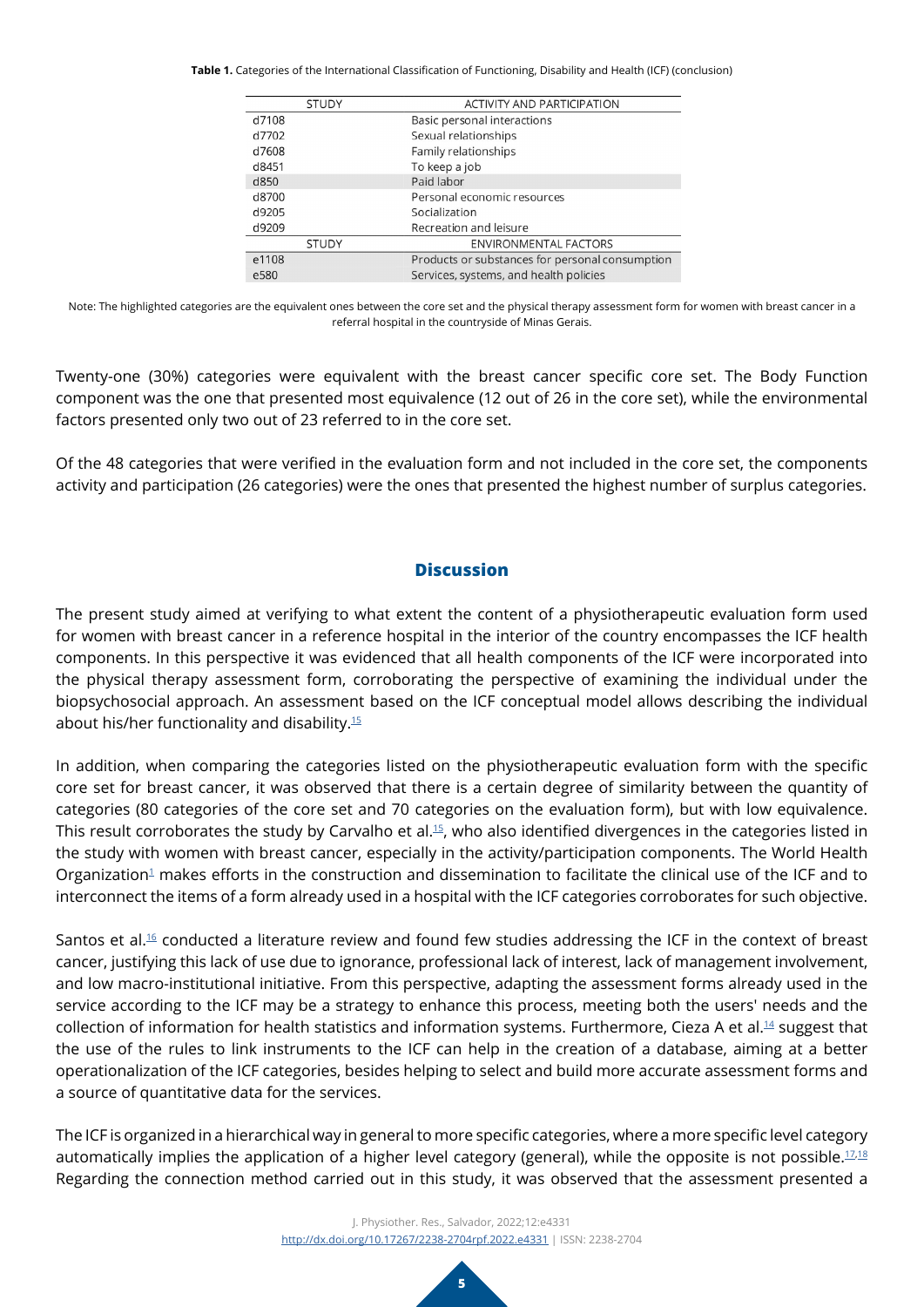larger number of more specific level categories than the core set for breast cancer, showing particularities that strengthen what the ICF advocates, i.e., an approach centered on the individual. $1/17$  $1/17$ 

This ICF coding system tends to generate an impression of high complexity of the tool and this factor can collaborate to the difficulty of applying the ICF. Thus, to first train the professionals with strategies to incorporate the ICF conceptual model in the assessment form, without the immediate need of codes, can be a path towards the amplification of the biopsychosocial model. $16$ From the moment that the ICF becomes a common language among the professionals, the acceptance to incorporate its completeness in the routine can become more viable.[19](#page-6-16),[20](#page-6-17)

The present study presented limitations such as the reduced number of categories arising from environmental factors, as opposed to a predominance of body function categories. The environment in which the form is inserted, that is, the hospital environment, may be related to this finding, since the centrality of the structure and body function component is emphasized and must be taken into consideration, due to the demands related to this level of attention[.21](#page-7-0),[22](#page-7-1) In addition, the evaluation form encompassed all the health components, foreseeing the perspective of evaluating the individual, reaching the objective of the present study of demonstrating the experience of the process of relation of a form with the ICF categories. Aligning what is done in the service with what is recommended regarding the biopsychosocial model is essential for the planning of oncologic care to women with breast cancer.<sup>[23](#page-7-2)</sup>

Finally, it is essential that more studies are carried out to reveal what is practiced in the hospital services of physical therapy care to women with cancer, in addition to expanding the possibilities of implementing the ICF. It is necessary to demystify the ICF by promoting a two-way dialogue in which it is essential, on the one hand, to understand the service, how it works and its demands, from management to patient care, to inform and train professionals about

the current and expanded perspective of health. The purpose is to bring the dynamics of the service closer to the biopsychosocial view, bringing more resoluteness and completeness to health care.<sup>[24](#page-7-3)</sup>

### **Conclusion**

In this study, the ICF category linking with the physical therapy assessment form used for women with breast cancer in a hospital in the countryside of Minas Gerais encompasses all their health components, with higher prevalence in body function and activity/ participation, although with low equivalence when compared with the specific core set for breast cancer.

#### **Authors' contributions**

Galaverna LS participated in the conception, design, research data statistical analysis, result interpretation and in the writing of the article. Nogueira MSD participated in the research data collection and data interpretation. Carvalho EM participated in the conception, study design and data interpretation. Carvalho RM and Deloroso FT participated in the study design and data interpretation. Dornelas LF participated in the conception, design, research data statistical analysis, result interpretation, writing of the article and in the final review.

### **Conflict of interest**

No financial, legal, or political conflict, involving third parties (government, companies and private foundations, etc.) was declared concerning any aspect of the submitted study (including, but not limited to grants and funding, participation in advisory board, study design, manuscript preparation, statistical analysis, etc.).

### **References**

<span id="page-5-0"></span>1. Organização Mundial da Saúde. CIF: Classificação Internacional de Funcionalidade, Incapacidade e Saúde. São Paulo: Edusp; 2003.

<span id="page-5-1"></span>2. Lopes JV, Bergerot CD, Barbosa LR, Calux NMCT, Elias S, Ashing KT, et al. Impact of breast cancer and quality of life of women survivors. Rev Bras Enferm. 2018;71(6):2916-21. [https://doi.](https://www.scielo.br/j/reben/a/fDdnNZSczjttnvBDcRrPQFq/?lang=en) [org/10.1590/0034-7167-2018-0081](https://www.scielo.br/j/reben/a/fDdnNZSczjttnvBDcRrPQFq/?lang=en)

J. Physiother. Res., Salvador, 2022;12:e4331 [http://dx.doi.org/](http://dx.doi.org/10.17267/2238-2704rpf.2022.e3474)10.17267/2238-2704rpf.2022.e4331 | ISSN: 2238-2704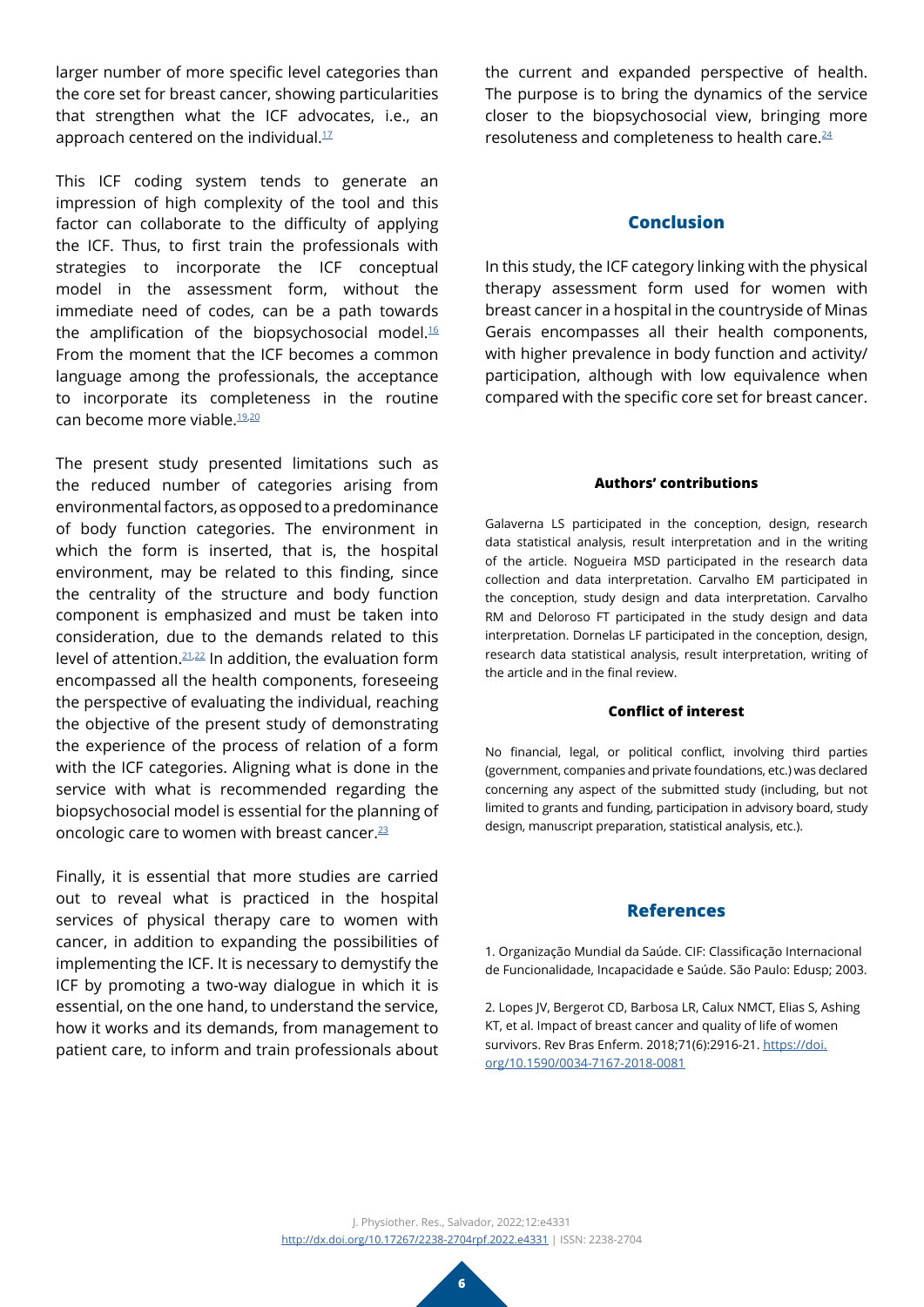<span id="page-6-0"></span>3. Ness S, Kokal J, Fee-Schroeder K, Novotny P, Satele D, Barton D. Concerns across the survivorship trajectory: results from a survey of cancer survivors. Oncol Nurs Forum. 2013;40(1):35-42. [https://](https://onf.ons.org/onf/40/1/concerns-across-survivorship-trajectory-results-survey-cancer-survivors) [doi.org/10.1188/13.ONF.35-42](https://onf.ons.org/onf/40/1/concerns-across-survivorship-trajectory-results-survey-cancer-survivors)

<span id="page-6-1"></span>4. Brach M, Cieza A, Stucki G, Fussl M, Cole A, Ellerin B, et al. ICF Core Sets for breast câncer. J Rehabil Med. 2004;(44 Suppl):121-7. Citado em: PMID: 15370759

<span id="page-6-2"></span>5. Cooney M, Galvin R, Connolly E, Stokes E. The International Classification of Functioning (ICF) Core Set for breast cancer from the perspective of women with the condition. Disabil Rehabil. 2013;35(9):740–8. [https://doi.org/10.3109/09638288.2012.707742](https://www.tandfonline.com/doi/full/10.3109/09638288.2012.707742)

<span id="page-6-3"></span>6. Madden RH, Bundy A. The ICF has made a difference to functioning and disability measurement and statistics. Disabil Rehabil. 2018;41(12):1450-62. [https://doi.org/10.1080/0963828](https://www.tandfonline.com/doi/full/10.1080/09638288.2018.1431812) [8.2018.1431812](https://www.tandfonline.com/doi/full/10.1080/09638288.2018.1431812)

<span id="page-6-4"></span>7. Bukowski A, Gioia S, Chavarri-Guerra Y, Soto-Perez-de-Cellis E, St Louis J, Paulino E, et al. Patient navigation to improve access to breast cancer care in Brazil. J Glob Oncol. 2017;3(5):433-7. [http://](https://ascopubs.org/doi/10.1200/JGO.2016.006726) [dx.doi.org/10.1200/JGO.2016.006726](https://ascopubs.org/doi/10.1200/JGO.2016.006726)

<span id="page-6-5"></span>8. Khan F, Amatya B, Ng L, Demetrios M, Pallant JF. Relevance and completeness of the International Classification of Functioning, Disability and Health (ICF) comprehensive breast cancer core set: the patient perspective in an Australian community cohort. J Rehabil Med. 2012;44(7):570-80. [https://doi.org/10.2340/16501977-0972](https://www.medicaljournals.se/jrm/content/abstract/10.2340/16501977-0972)

<span id="page-6-6"></span>9. Bornbaum CC, Doyle PC, Skarakis-Doyle E, Theurer JA. A critical exploration of the International Classification of Functioning, Disability, and Health (ICF) framework from the perspective of oncology: Recommendations for revision. J Multidiscip Healthc. 2013;6:75-86. [https://doi.org/10.2147/JMDH.S40020](https://www.dovepress.com/a-critical-exploration-of-the-international-classification-of-function-peer-reviewed-fulltext-article-JMDH)

<span id="page-6-7"></span>10. Drumond AS. Exploração do Disabilities Arm, Shoulder and Hand (DASH) através da Classificação Internacional de Funcionalidade, Incapacidade e Saúde (CIF) e da análise Rasch. [Dissertation] [Internet]. Belo Horizonte: Universidade Federal de Minas Gerais; 2006. Available from: [https://repositorio.ufmg.br/](https://repositorio.ufmg.br/handle/1843/MSMR-6XGGLC) [handle/1843/MSMR-6XGGLC](https://repositorio.ufmg.br/handle/1843/MSMR-6XGGLC)

<span id="page-6-8"></span>11. Lôbo SA, Fernandes AFC, Almeida PC, Carvalho CML, Sawada NO. Quality of life in women with breast cancer undergoing chemotherapy. Acta Paul Enferm. 2014;27(6):554-9. [https://doi.](https://www.scielo.br/j/ape/a/6qQyKB4LcHMXdxQYRgJV9pM/?lang=pt) [org/10.1590/1982-0194201400090](https://www.scielo.br/j/ape/a/6qQyKB4LcHMXdxQYRgJV9pM/?lang=pt)

<span id="page-6-9"></span>12. Fernandes MMJ, Alves PC, Santos MCL, Mota EM, Fernandes AFC. Self-esteem in mastectomized women –application of Rosenberg's scale. Rev Rene [Internet]. 2013;14(1):101-8. Available from: <http://www.periodicos.ufc.br/rene/article/view/3335>

<span id="page-6-10"></span>13. Baraúna MA, Canto RST, Schulz E, Silva RAV, Silva CDC, Veras MTS, et al. Shoulder Movement Range Assessment In Mastectomized Women Through Computerized Biophotogrammetry. Rev Bras Cancerol [Internet]. 2004;50(1):27-31. Available from: [https://rbc.inca.](https://rbc.inca.gov.br/revista/index.php/revista/article/view/2053/1271) [gov.br/site/arquivos/n\\_50/v01/pdf/ARTIGO3.pdf](https://rbc.inca.gov.br/revista/index.php/revista/article/view/2053/1271)

<span id="page-6-11"></span>14. Cieza A, Fayed N, Bickenbach J, Prodinger B. Refinements of the ICF linking rules to strengthen their potential for establishing comparability of health information. Disabil Rehabil. 2019;41(5):574-83. [https://doi.org/10.3109/09638288.2016.1145258](https://www.tandfonline.com/doi/full/10.3109/09638288.2016.1145258)

<span id="page-6-12"></span>15. Carvalho FN, Koifman RJ, Bergmann A. International Classification of Functioning, Disability, and Health in women with breast cancer: a proposal for measurement instruments. Cad Saúde Pública. 2013;29(6):1083-93. [https://doi.org/10.1590/](https://www.scielo.br/j/csp/a/LV6SNzBwDMm5XJjnX3kq9cm/?lang=en) [S0102-311X2013000600005](https://www.scielo.br/j/csp/a/LV6SNzBwDMm5XJjnX3kq9cm/?lang=en)

<span id="page-6-13"></span>16. Santos VA, Seippel T, Castaneda L. Use of the International Classification of Functioning, Disability, and Health in Women with Breast Cancer: Literature Review. Rev Bras Cancerol [Internet]. 2019;65(1):e-15349. Available from: [https://pesquisa.bvsalud.org/](https://pesquisa.bvsalud.org/portal/resource/pt/biblio-1026180) [portal/resource/pt/biblio-1026180](https://pesquisa.bvsalud.org/portal/resource/pt/biblio-1026180)

<span id="page-6-14"></span>17. Sampaio RF, Luz MT. Human functioning and disability: exploring the scope of the World Health Organization's international classification. Cad Saúde Pública [Internet]. 2009;25(3):475-83. Available from: [https://www.scielo.br/j/csp/a/](https://www.scielo.br/j/csp/a/zFxVmNQCtsj7dhDnjk6RF3p/?format=pdf&lang=pt) [zFxVmNQCtsj7dhDnjk6RF3p/?format=pdf&lang=pt](https://www.scielo.br/j/csp/a/zFxVmNQCtsj7dhDnjk6RF3p/?format=pdf&lang=pt)

<span id="page-6-15"></span>18. Rett MT, Santos AKG, Mendonça ACR, Oliveira IA, DeSantana JM. Physical therapy effects on upper functional performance after breast cancer surgery. Cien Saúde Colet. 2013;6(1):18-24. [https://](https://www.scielo.br/j/csp/a/zFxVmNQCtsj7dhDnjk6RF3p/?format=pdf&lang=pt) [doi.org/10.15448/1983-652X.2013.1.11375](https://www.scielo.br/j/csp/a/zFxVmNQCtsj7dhDnjk6RF3p/?format=pdf&lang=pt)

<span id="page-6-16"></span>19. Jordão AA, Lima CC. Quality of life during oncological treatment: for patients being cared for a non- non-governmental organization. Acervo Saúde. 2020;40(40):e2410. [https://doi.](https://acervomais.com.br/index.php/saude/article/view/2410) [org/10.25248/reas.e2410.2020](https://acervomais.com.br/index.php/saude/article/view/2410)

<span id="page-6-17"></span>20. Araujo ES, Buchalla CM. he use of the International Classification of Functioning, Disability and Health in health surveys: a reflexion on its limits and possibilities. Rev Bras Epidemiol. 2015;18(3):720-4. [https://doi.org/10.1590/1980-5497201500030017](https://www.scielo.br/j/rbepid/a/vwphyJrs5Qt5nwshjYZ5ttd/?lang=en)